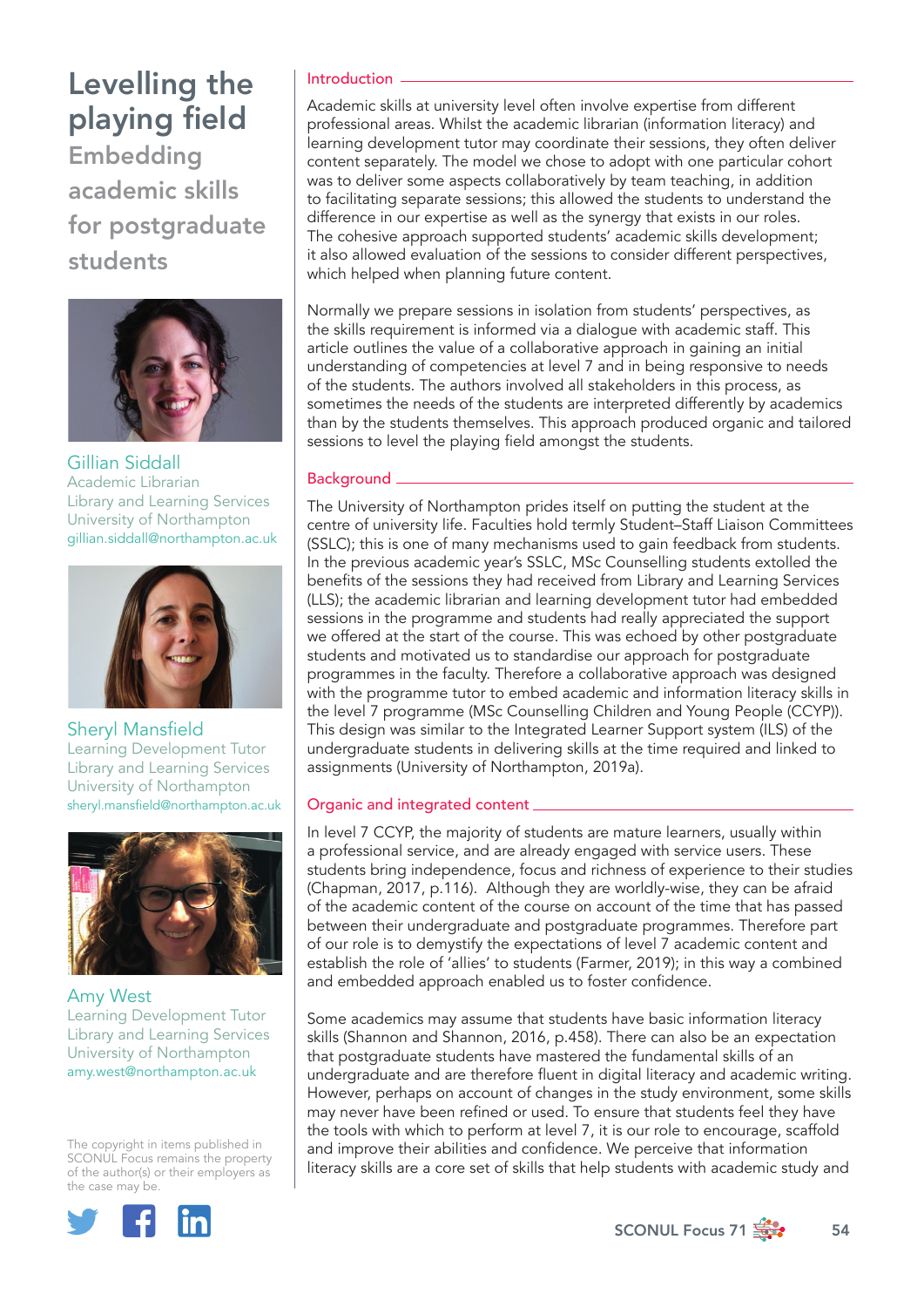Embedding academic skills for postgraduate students

to go on to professional success (CILIP, 2018; ACRL, 2016; SCONUL, 2016). Therefore we designed the sessions to help students develop their existing skills, by actively engaging and helping them to make balanced judgements about the information sources they use, and build informed arguments in their assignments.

To avoid making assumptions about the students' skills and pitching sessions at the wrong level, we opened a discussion with the students to encourage them to share their own good practice and to ask questions about the challenges or concerns they faced in academic study. Supporting the development of these academic skills paved a way for the content to be viewed as essential, and further supported our credibility in delivering the sessions. In addition, all sessions offered subject-specific examples, as this was viewed as fundamental to supporting the development of academic skills. As Gunn et al. (2011, p.5) argue, learning is more effective when academic skills are integral to the students' discipline. This method facilitated skills development and introduced strategies for the students to become effective independent learners: these were the desired goals of the students at the start of the programme. The sessions were created to level the playing field in academic skills and encourage the students to reflect on their own practices.

#### Session overview

| <b>Session 1</b><br>Academic<br>librarian                                         | How to find research literature (two groups)<br>To assess the ability of the group, open questions were used; it<br>was evident that there was a huge variety of skills and confidence<br>levels. The open discussion at the start of the session allowed<br>me to respond to student queries throughout and allay any<br>concerns. In the workshop students explored keywords around<br>their topic, planned their search and learned practical tips and<br>techniques for navigating key databases.                                                                                                                                                                                                                                                                                                                                                                                           |
|-----------------------------------------------------------------------------------|-------------------------------------------------------------------------------------------------------------------------------------------------------------------------------------------------------------------------------------------------------------------------------------------------------------------------------------------------------------------------------------------------------------------------------------------------------------------------------------------------------------------------------------------------------------------------------------------------------------------------------------------------------------------------------------------------------------------------------------------------------------------------------------------------------------------------------------------------------------------------------------------------|
| <b>Session 2</b><br>Academic<br>librarian and<br>Learning<br>development<br>tutor | Managing sources and avoiding plagiarism (one large group)<br>As a starter activity we used an online quiz for students to vote<br>for their desired session content (Mentimeter, [n.d.]). We then<br>adapted the content in response to student feedback. Based<br>on the experience of previous support sessions and anecdotal<br>feedback from the tutor, we were aware that time management<br>was important. Therefore we highlighted smarter working<br>techniques and discussed the amount of time it can take to find<br>relevant literature. We shared examples from our own experience<br>of managing and synthesising academic research.                                                                                                                                                                                                                                             |
| <b>Session 3</b><br>Learning<br>development<br>tutor                              | Writing: Personal reflexivity (reflection) (two groups)<br>The final session was targeted towards the upcoming<br>reflexive assignment. Dialogue with the programme leader<br>and consideration of the assessment guidelines informed<br>the planning. The session adopted active blended learning<br>techniques (ABL) (University of Northampton, 2019b) with a series<br>of structured tasks. Each task began with students reflecting on<br>their own experiences. This fostered growing confidence; paired<br>and group talk enabled experiences to be shared and skills to be<br>built. Elements of reflexivity such as perspective were explored<br>before applying this to academic writing. We promoted the<br>importance of maintaining a balance between writing reflexively<br>and academically, ensuring that students understood how this<br>related to their specific assignment. |

The copyright in items published in SCONUL Focus remains the property of the author(s) or their employers as the case may be.



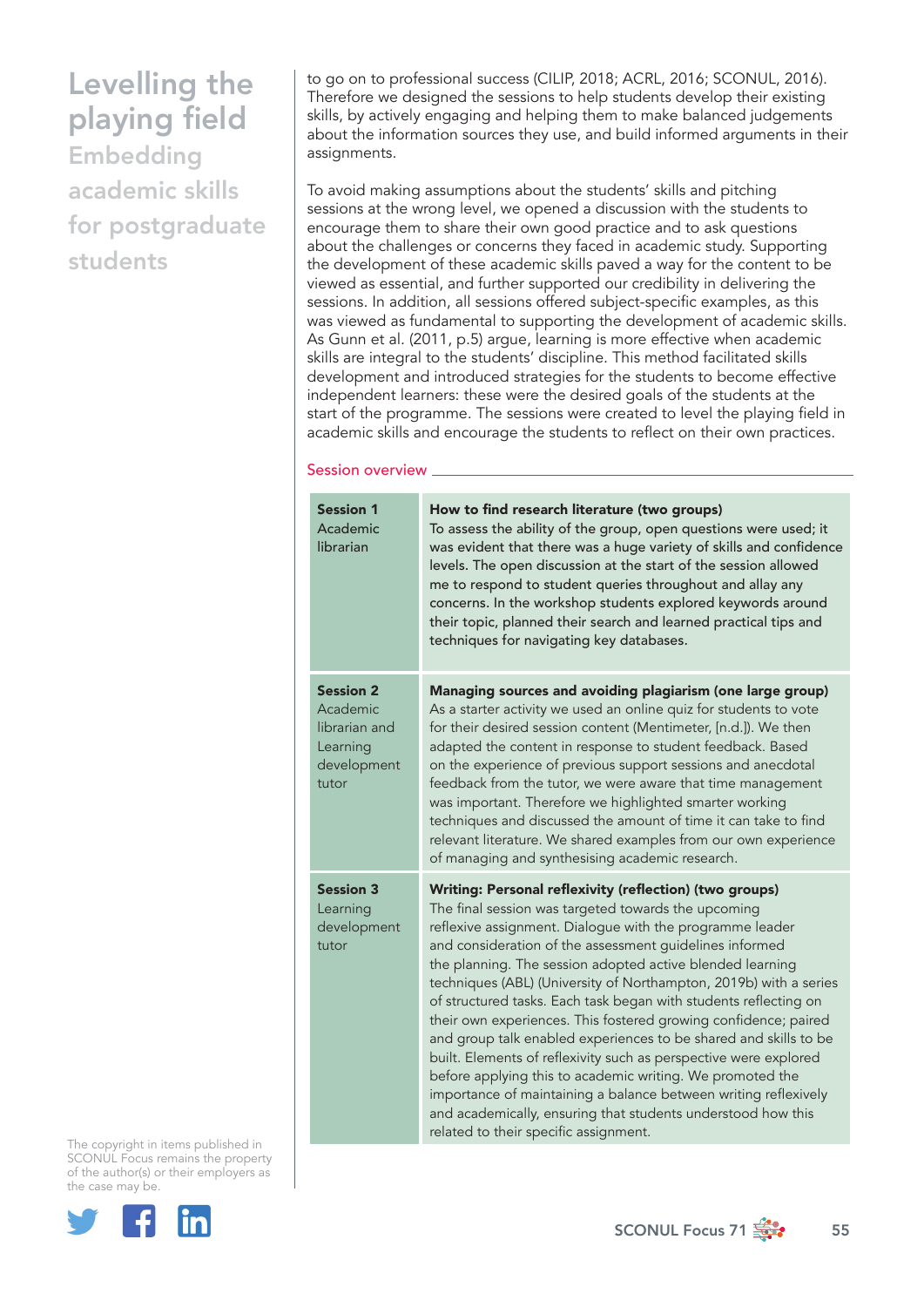Embedding academic skills for postgraduate students

### What worked well

- The collaborative approach enabled cohesion between the members of the team, each expert in their field; this demonstrated to the students the links between different aspects of academic writing.
- Relating the session directly to their assignment built our credibility with the group and encouraged the students to engage.
- After reflecting on previous sessions exploring mindful reflection, we chose to adapt the activities used with other groups to better suit the needs of these learners.
- Building relationships between the members of the team and the students encouraged them to see us as allies whom they could contact for further support.
- Reflecting on the first two sessions led to a more active approach in the final session. This worked well, and next academic year we shall ensure all sessions use this level of ABL.

## Thoughts for next time

- It was challenging working with a large group, as interaction from the students was reduced. Smaller group dynamics encouraged more relaxed and open discussion in the first and third sessions. Therefore we plan to maintain the smaller groups for all three sessions in the next academic year.
- The interaction between us and the students was unintentionally limited because there was some reluctance from students to engage in the Mentimeter [n.d.] in session 2. The group found the technology off-putting – it was the wrong pitch for these students. In the light of this, we shall explore different technologies to enable us to collect queries before the session. This will give the students a chance to reflect on their skills before the session and will allow more time for us to design targeted, active content.
- Allowing students time to reflect and identify issues before the session should help them acknowledge where their skills need to be developed and how the content will help them address their needs. This should encourage them to commit to developing their skills further and adopting the strategies we are sharing with them.

### Conclusion .

This series of workshops demonstrates how we have adapted to the changing needs of the student group and has helped to level the playing field for them. We should like to explore further the support we can offer collaboratively by evaluating the effectiveness of the sessions and drawing on concrete evidence. The more formal evaluation will provide us with opportunities to reflect on and share our experience of supporting postgraduate students as they develop their academic and information literacy skills.

#### References

ACRL (2016) Framework for information literacy for higher education [online]. Available from: [http://www.ala.org/acrl/sites/ala.org.acrl/files/content/issues/](http://www.ala.org/acrl/sites/ala.org.acrl/files/content/issues/infolit/Framework_ILHE.pdf) [infolit/Framework\\_ILHE.pdf](http://www.ala.org/acrl/sites/ala.org.acrl/files/content/issues/infolit/Framework_ILHE.pdf) [accessed 15/03/19]

Chapman, A. (2017) Using the assessment process to overcome Imposter Syndrome in mature students. Journal of further and higher education, 41:2, pp.112–19

CILIP (2018) New definition: Information literacy [online]. Available from: <https://infolit.org.uk/definitions-models/> [accessed 09/04/19]

The copyright in items published in SCONUL Focus remains the property of the author(s) or their employers as the case may be.